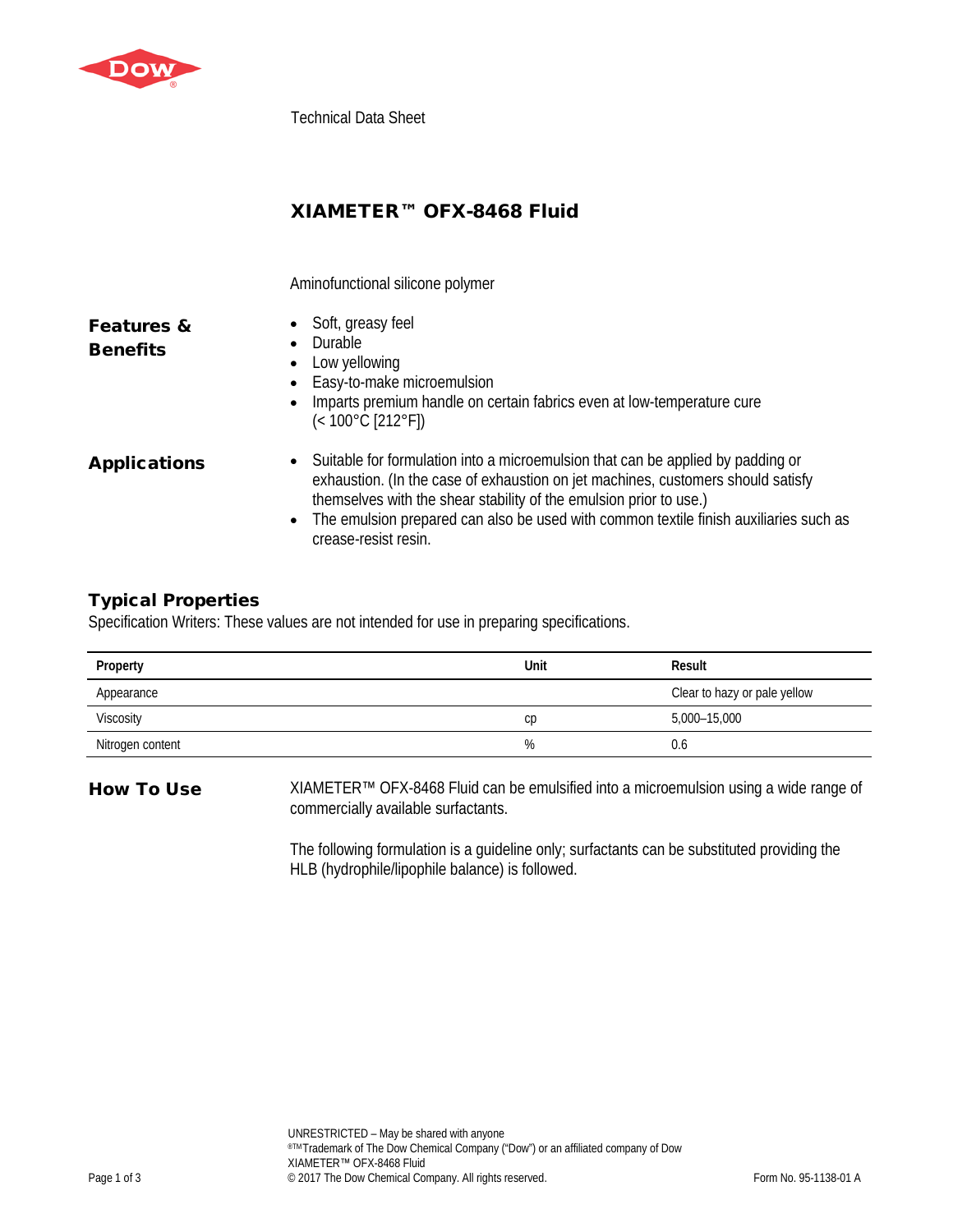## Table 1: Emulsification

| <b>How To Use</b> |  |
|-------------------|--|
| (Cont.)           |  |

| INGREDIENT              | % CONTENT |
|-------------------------|-----------|
| XIAMETER OFX-8468 Fluid | 15.0      |
| TO 5 <sup>1</sup>       | 4.5       |
| $XL$ 90 <sup>1</sup>    | 3.0       |
| Pre-water               | 4.5       |
| Pre acetic acid         | 0.1       |
| Water                   | 72.8      |
| Acetic acid             | በ 1       |

1TO 5 and XL 90 are supplied by BASF

### **Procedure**

- 1. Add XIAMETER OFX-8468 Fluid, TO 5, and XL 90 into a beaker; agitate for 5 minutes.
- 2. Add the pre-water and pre-acetic acid; agitate at 1000 rpm for 10 minutes.
- 3. Mix the remaining acetic acid and dilution water, add it to the above solution slowly, and agitate at 350 rpm for 20 minutes until a homogeneous emulsion is achieved.
- 4. Control the pH value around 5.5–7.0.

A small variation in the HLB or in the ratio of surfactants will lead to changes in the emulsion appearance and stability.

A paddle stirrer is sufficient to prepare the emulsion. No high shear equipment should be used.

**Attention:** Sample formulations are provided for illustrative purposes only. Dow does not warrant their merchantability, fitness for use, performance, efficacy, safety, or freedom from patent infringement.

They are not commercial formulations and have not been subjected to extensive testing. It is your responsibility to thoroughly test any formulation before use.

## Application **Padding**

- 1. Scour goods in a nonionic detergent and rinse thoroughly. Follow with an acid rinse using 2 g/L of 80% acetic acid for 5 minutes. This will neutralize any alkali residues from previous processes that may cause pad bath instability and lead to oil spots on fabric or gel on the rollers.
- 2. If crease-resist resins are used, dilute in the mixing tank in accordance with the manufacturer's instructions. If hot, cool to 30°C (86°F) before adding the silicone.
- 3. Predilute the required amount of the silicone emulsion with an approximately equal weight of cold water and add to the mixing tank.
- 4. If crease-resist resin catalyst is used, predilute with an equal weight of water and add to the mixing tank.
- 5. Top up to final volume with cold water and adjust to pH 5 with 80% acetic acid. This pH adjustment is necessary to obtain maximum softness and to help bath stability.